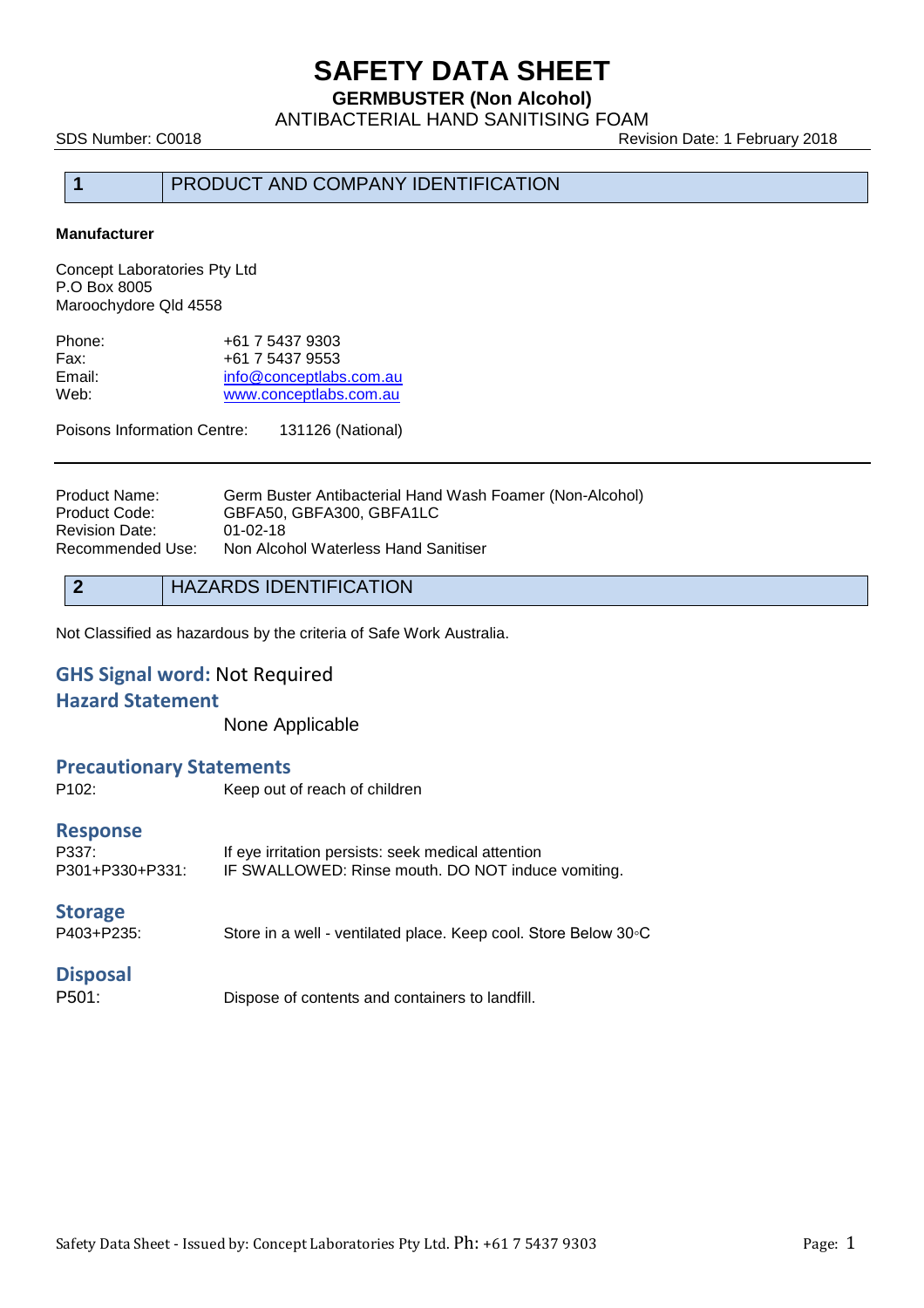**GERMBUSTER (Non Alcohol)**

ANTIBACTERIAL HAND SANITISING FOAM

### **3** COMPOSITION/INFORMATION ON INGREDIENTS

**Ingredients:** Water, Glycerin, Polysorbate 20, Cocamidopropyl betaine, Diazolidinyl urea, Benzalkonium chloride, Aloe Vera (Aloe barbadensis), dl-alpha Tocopheryl acetate (Vit E), Melaleuca alternifolia, Citric acid.

| Ingredient             | CAS#          | CONC % |
|------------------------|---------------|--------|
| Glycerin (Vegetable)   | $56 - 81 - 5$ | 2%     |
| Polysorbate 20         | 9005-64-5     | 2%     |
| Cocamidopropyl betaine | 61789-40-0    | 2%     |
| Diazolidinyl urea      | 78491-02-8    | $>1\%$ |
| Benzalkonium chloride  | 63449-41-2    | $>1\%$ |

## **4** FIRST AID MEASURES

| <b>Inhalation:</b>      | Not normally required. No adverse affect known.                                                                                       |
|-------------------------|---------------------------------------------------------------------------------------------------------------------------------------|
| <b>Skin Contact:</b>    | Not normally required, if so, rinse skin or shower with water. If irritation or skin sensitisation<br>develops, discontinue use.      |
| <b>Eye Contact:</b>     | Immediately flush eyes with large amounts of water for at least 15 minutes, lifting<br>eyelids occasionally to facilitate irrigation. |
| Ingestion:              | DO NOT induce vomiting. Drink water. Seek medical attention. For advice, contact Poisons<br>Information Centre: 131126.               |
| <b>Additional info:</b> | No aggravated medical conditions known, caused by exposure to this product.                                                           |

**5** FIRE FIGHTING MEASURES

#### **Extinguishing Media:** N/A

| <b>Hazardous</b>     |  |
|----------------------|--|
| <b>Decomposition</b> |  |
| <b>Products:</b>     |  |

#### **Products:** N/A

### **6** ACCIDENTAL RELEASE MEASURES

# **Emergency**

**Procedure:** Not applicable

**Spills/Clean up:** This product is sold in small packages therefore the accidental release is not usually cause for concern. May be slippery when spilled. Personal protective equipment should be worn when cleaning

up spills. Restrict access to area until completion of cleanup. Stop leak if safe to do so. Contain spill with absorbent material, such as; toweling, sand, Vermiculite or another inert material. Prevent spill entering sewers or waterways. Collect and Dispose of spilled material according to local regulations. Wash away any remnants with copious amounts of cold water.

SDS Number: C0018 **Revision Date: 1 February 2018** Revision Date: 1 February 2018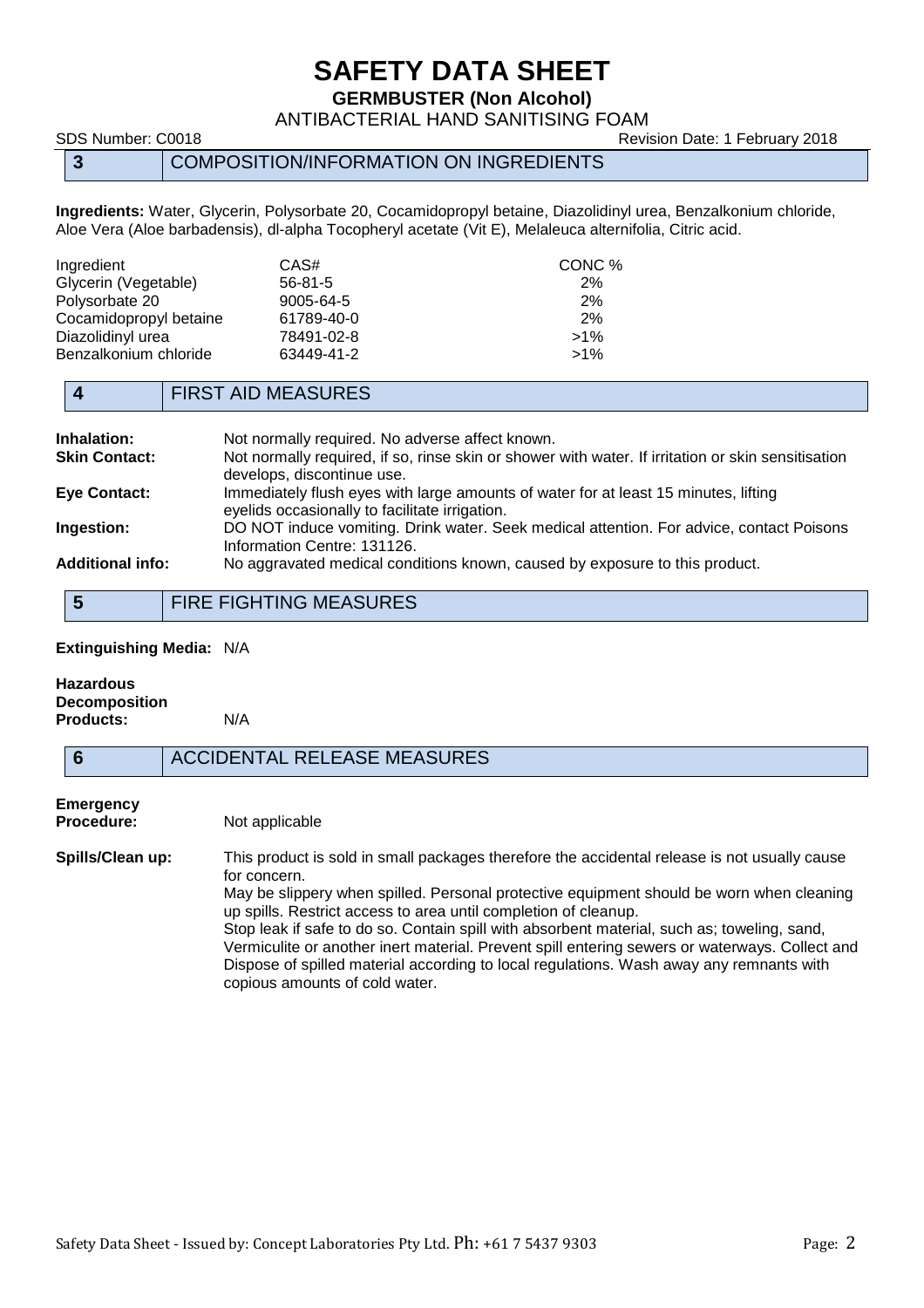**GERMBUSTER (Non Alcohol)**

ANTIBACTERIAL HAND SANITISING FOAM

SDS Number: C0018 Revision Date: 1 February 2018

| . |                             | ________ | ____ |  |
|---|-----------------------------|----------|------|--|
|   | <b>HANDLING AND STORAGE</b> |          |      |  |

**Handling Precautions:** Contact Concept Laboratories Pty Ltd sales representative for advice when using this Product for any other application other than outlined on the label or technical bulletin. Any non-intended or non-authorized use of this product may result in personal injury or damage to equipment. Store product in original container.

**Storage Requirements:** Product is not classified as dangerous goods. It will be stable and effective for 3 years if stored below 30<sup>o</sup>C, in its original container and kept closed when not in use.Do not store in direct sunlight. Keep container tightly sealed.

| EXPOSURE CONTROL/PERSONAL PROTECTION |
|--------------------------------------|
|--------------------------------------|

**Engineering Controls:** Not normally required.

# **Personal Protective**

Eye/face protection- not required under normal circumstances. Should a splash risk exist, safety glasses or chemical resistant goggles should be worn to prevent eye contact. Skin protection- not required under normal circumstances. Respiratory protection- not required under normal circumstances

| PHYSICAL AND CHEMICAL PROPERTIES |
|----------------------------------|
|----------------------------------|

| Appearance:                 | Thin Liquid      | Spec. Gravity:            | $0.95 - 0.105$     |
|-----------------------------|------------------|---------------------------|--------------------|
| Odor:                       | Characteristic   | <b>Boiling Point:</b>     | $90-100^{\circ}$ C |
| Solubility:                 | Soluble in water | <b>Vapor Pressure:</b>    | N/A                |
| Freezing/Melting Point: N/A |                  | <b>Flash Point:</b>       | N/A                |
| pH:                         | 6.0-7.0          | Ignition Temperature: N/A |                    |

### **10** STABILITY AND REACTIVITY

| <b>Chemical Stability:</b>       | Product is stable under normal ambient conditions.              |
|----------------------------------|-----------------------------------------------------------------|
| <b>Conditions to Avoid:</b>      | Avoid high temperatures (store below 30°C) and direct sunlight. |
|                                  | Protect against physical damage.                                |
| <b>Material to Avoid:</b>        | Not applicable                                                  |
| <b>Hazardous</b>                 |                                                                 |
| <b>Decomposition:</b>            | Not applicable                                                  |
| Hazardous Reactions: None known. |                                                                 |

## **11** TOXOLOGICAL INFORMATION

| <b>HEALTH EFFECTS</b><br><b>Acute</b> |                                                                                                   |
|---------------------------------------|---------------------------------------------------------------------------------------------------|
| Swallowed:                            | Considered an unlikely route of entry in commercial/industrial environments.<br>No Data Available |
| Eye:                                  | May irritate or damage the eye.                                                                   |
| Skin:                                 | None known.                                                                                       |
| Inhaled:                              | Not Applicable                                                                                    |
| <b>Chronic</b>                        |                                                                                                   |
| Swallowed:                            | No Affect known                                                                                   |
| Eye:                                  | Permanent damage may result.                                                                      |
| Skin:                                 | No effect known.                                                                                  |
| Inhalation:                           | No effect known.                                                                                  |